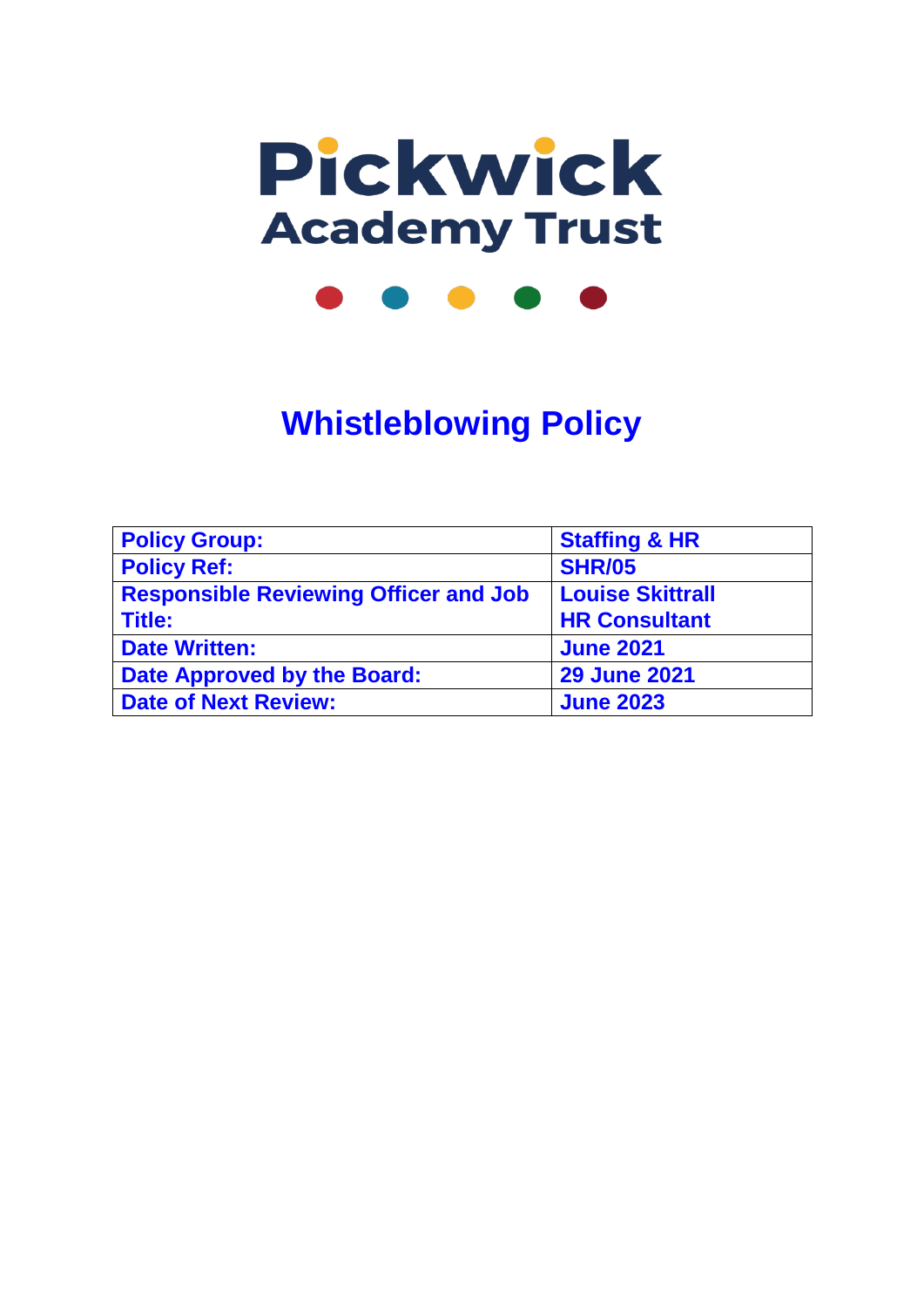### **1. Introduction**

- a. The Public Interest Disclosure Act 1998 (PIDA) protects employees who "blow the whistle" where the employee reasonably believes that the disclosure falls within the remit of the prescribed person or body and that the information and any allegations are substantially true.
- b. Disclosures made under this procedure will be monitored for statistical purposes as required under the PIDA. The details of any disclosure will remain confidential.
- c. The Head of School/Headteacher is the first point of contact for whistleblowing queries raised at school level. If the allegation is related to the Head of School/Headteacher, the concern should be raised with the Chair of Governors.
- d. The CEO is the first point of contact for whistleblowing queries raised at Trust or Local Governance Committee level. If the allegation is related to the CEO, the concern should be raised with the Chair of the Trust Board. If the allegation is related to the Chair of the Trust Board, the concern will be raised with the Vice-Chair of the Board
- e. We welcome whistleblowing concerns from all sectors of the community and the general public. We are committed to ensuring that no person suffers a detriment because they raised such a concern. Particular protection is enshrined in law to ensure that concerns raised by employees mean that they do not suffer a detriment as a result

## **2. Purpose and Scope**

- a. Pickwick Academy Trust is committed to open and honest communication and ensuring the highest possible standards in integrity – we will always treat whistleblowing as a serious matter.
- b. In line with the Trust's commitment to openness, probity and accountability, members of staff are encouraged to report concerns. This policy will work to ensure that, if an employee sees or suspects that something is wrong, they will raise this with the organisation/school. This is known as "blowing the whistle" – a phrase that is used throughout this policy and should be viewed as a positive action of speaking up.
- c. This policy seeks to ensure that any person suspecting malpractice knows how to raise concerns and what procedures are in place to deal with the concern.
- d. Where this policy necessitates personal or special category data to be processed, it will be done so in accordance with the Trust's Data Protection and Secure Data Handling Policy.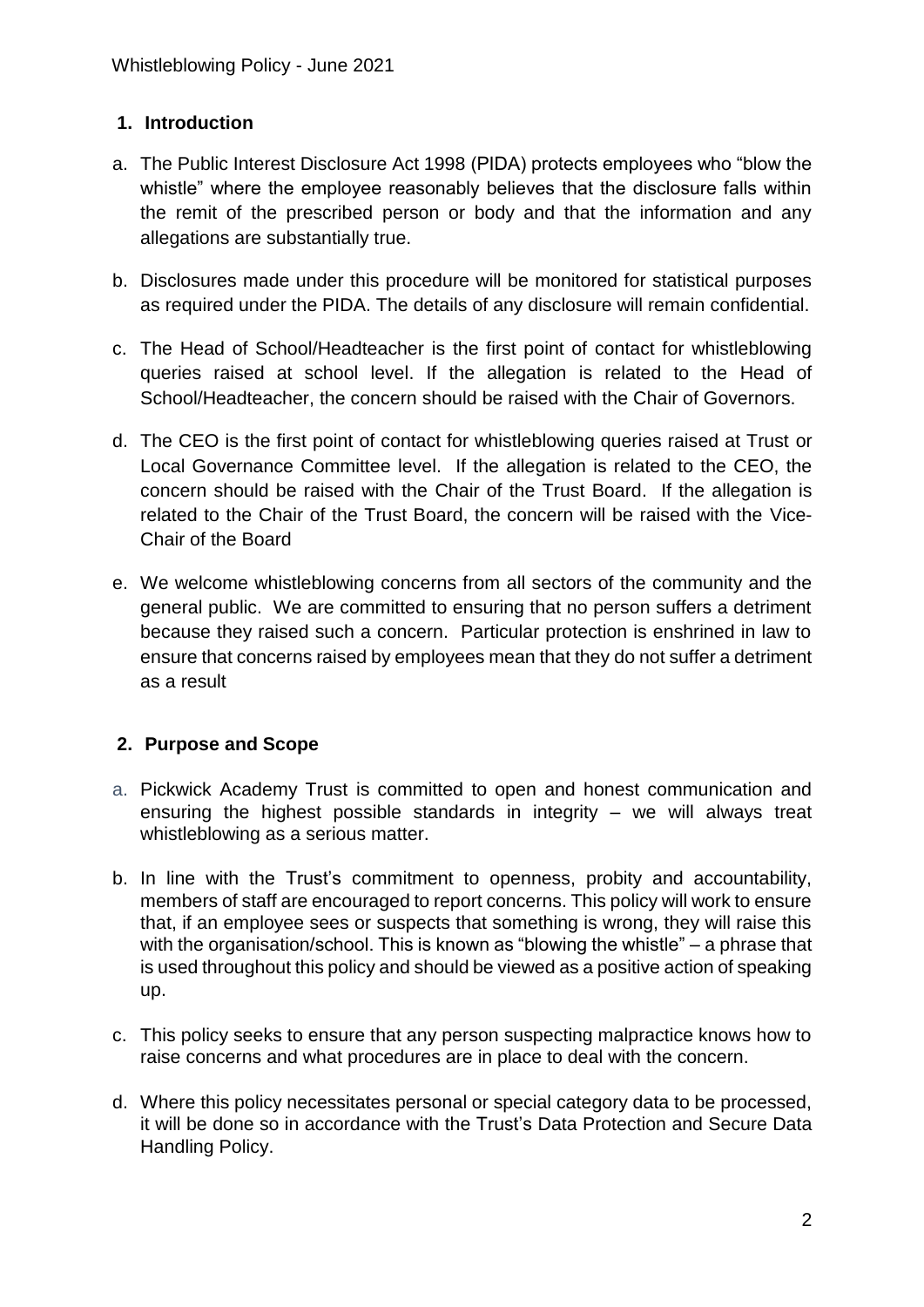- e. This policy will:
	- Give confidence to members of the school/Trust community when raising concerns about conduct or practice that is potentially illegal, corrupt, improper, unsafe, or unethical, or which amounts to malpractice or is inconsistent with school standards and policies.
	- Provide members of the school/Trust community with avenues to raise concerns.
	- Ensure that members of the school/Trust community receive a response to the concerns they have raised and feedback on any action taken.
	- Offer assurance that members of staff are protected from detriments, including reprisals or victimisation, for whistleblowing action undertaken in good faith and within the meaning of the PIDA.
- f. This policy will not be confused with the procedure on dealing with harassment at work or the Trust's Disciplinary or Grievance Policies.
- g. The Public Interests Disclosure Act and Employment Right Act 1996 do not protect non-employees, but under this policy, any of the following can raise a concern:
	- Employees of the Trust/school
	- Employees of contractors working for the Trust/school, for example, agency staff, builders, and drivers
	- Employees of suppliers
	- Voluntary workers working with the Trust/school
	- A trainee, such as a student teacher
	- Pupils
	- The wider community
	- Governors
- h. Where an individual feels that they have been unfairly treated following blowing the whistle, they should make a complaint under the Trust's Complaints Procedure.

## **3. Responsibilities and Accountabilities**

- a. The Trust Board will be responsible for:
	- Establishing and agreeing the whistleblowing procedure.
	- Monitoring the effectiveness of this policy and undertaking any necessary reviews, e.g. in relation to good practice recommendations or changes in legislation.
	- Ensuring all members of the Trust/school community have access to this policy.
	- Ensuring this policy provides an open and transparent framework where members of the school community can raise their concerns.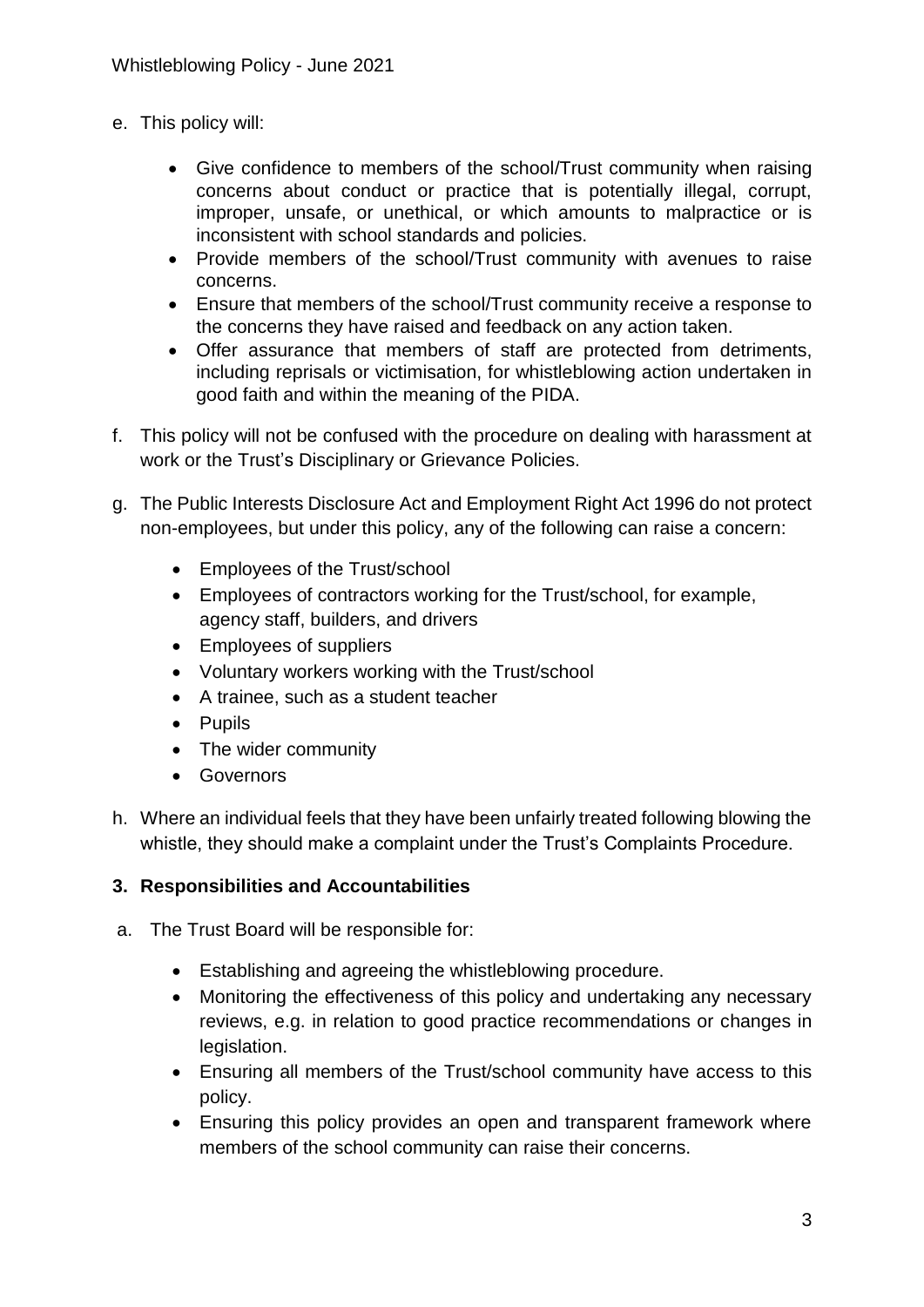- Investigating, in liaison with the CEO, any concerns that are raised about central team staff.
- Taking the necessary action against members of central team staff following an investigation into any alleged malpractice.
- Ensuring that the minutes of the Trust board include a record of the Trust's whistleblowing arrangements and who, both internally and externally, staff members should report concerns to.
- Ensuring the agreed Whistleblowing Policy is published on the Trust's website
- b. The Local Governance Committee will be responsible for:
	- Investigating, in liaison with the Head of School/Headteacher, any concerns that are raised about school staff.
	- Taking the necessary action against members of staff following an investigation into any alleged malpractice.
	- Ensuring that the minutes of the Local Governance Committee include a record of the Trust's whistleblowing arrangements and who, both internally and externally, staff members should report concerns to.
	- Appointing one governor and one member of staff to act as points of contact for staff members when reporting concerns.
- c. The CEO will be responsible for:
	- Ensuring all members of staff have read and understood this policy.
	- Receiving, investigating, and responding to any concerns that have been raised about the Trust's central team.
	- Being the first point of contact regarding whistleblowing for central team staff.
- d. The Head of School/Headteacher will be responsible for:
	- Ensuring all members of staff have read and understood this policy.
	- Receiving, investigating, and responding to any concerns that have been raised by the school community.
	- Being the first point of contact regarding whistleblowing.
- e. The chair of the Local Governance Committee will be responsible for receiving any concerns raised about the Head of School/Headteacher.
- f. The chair of the Trust Board will be responsible for receiving any concerns raised about the CEO.
- g. All members of the Trust/school community are able to raise concerns in confidence, without any fear of reprisal. It is imperative that whistle-blowers: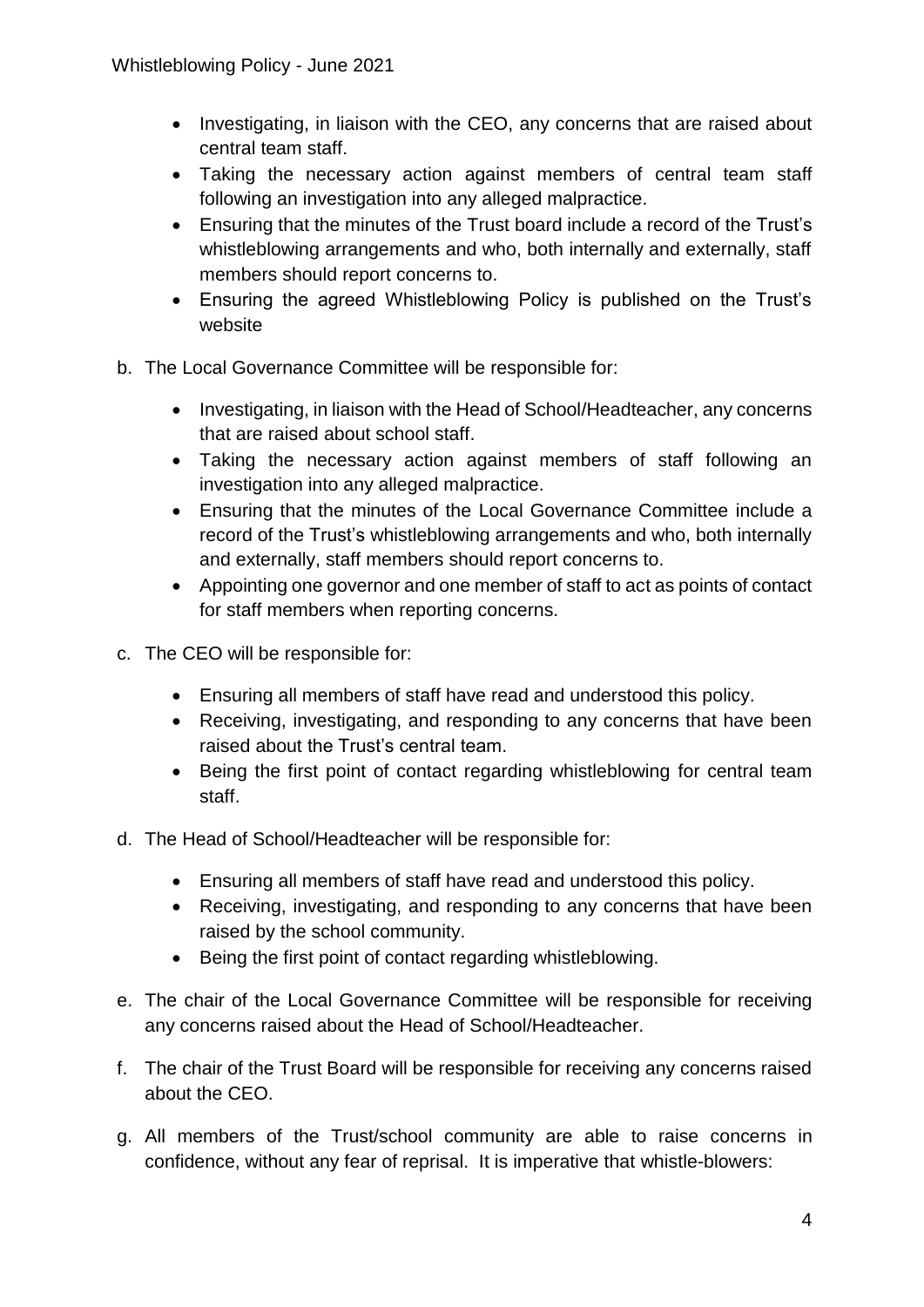- Raising any concerns that meet the definitions within this policy.
- Being truthful and reasonable with any concerns that they have.
- Not raising malicious or unfounded concerns.
- Do not take their concerns outside of the Trust i.e. gossiping.
- Declare any personal interest in the matter as the policy is designed to be used in the interest of the public and not for individual matters.

# **4. Definitions**

- a. **Whistleblowing:** Whistleblowing is when an employee reports suspected wrongdoing, or 'qualifying disclosures', at work to their employer.
- b. **Qualifying disclosures:** As outlined by the PIDA, qualifying disclosures pertain to when a person has a reasonable belief that any of the following has taken place, and disclosure of such would be in the public interest:
	- A criminal offence has been committed, is likely to be committed or is being committed
	- A person has failed, is failing or is likely to fail to comply with any legal obligation to which they are subject
	- A miscarriage of justice has occurred, is occurring or is likely to occur
	- The health or safety of any individual has been, is being or is likely to be endangered
	- The environment has been, is being or is likely to be damaged
	- Information tending to show any matter falling within any of the preceding points has been, is being or is likely to be deliberately concealed
- c. **In the public interest** means that an individual acted outside of their own personal interest – they acted for more than personal gain; or they hold a reasonable belief that the disclosure, whilst in their own interest, is also in the public interest. It is not necessary for the disclosure to be of interest to the entire public. The following considerations are often used as a test to establish whether something is within the scope of public interest:
	- The number of people in the group whose interests the disclosure served
	- The nature of the interests and the extent by which individuals are affected by the wrongdoing disclosed
	- The nature of the wrongdoing disclosed
	- The identity of the alleged wrongdoer
- d. **Blacklisting** refers to an individual who is being refused work because they are viewed as a whistle blower.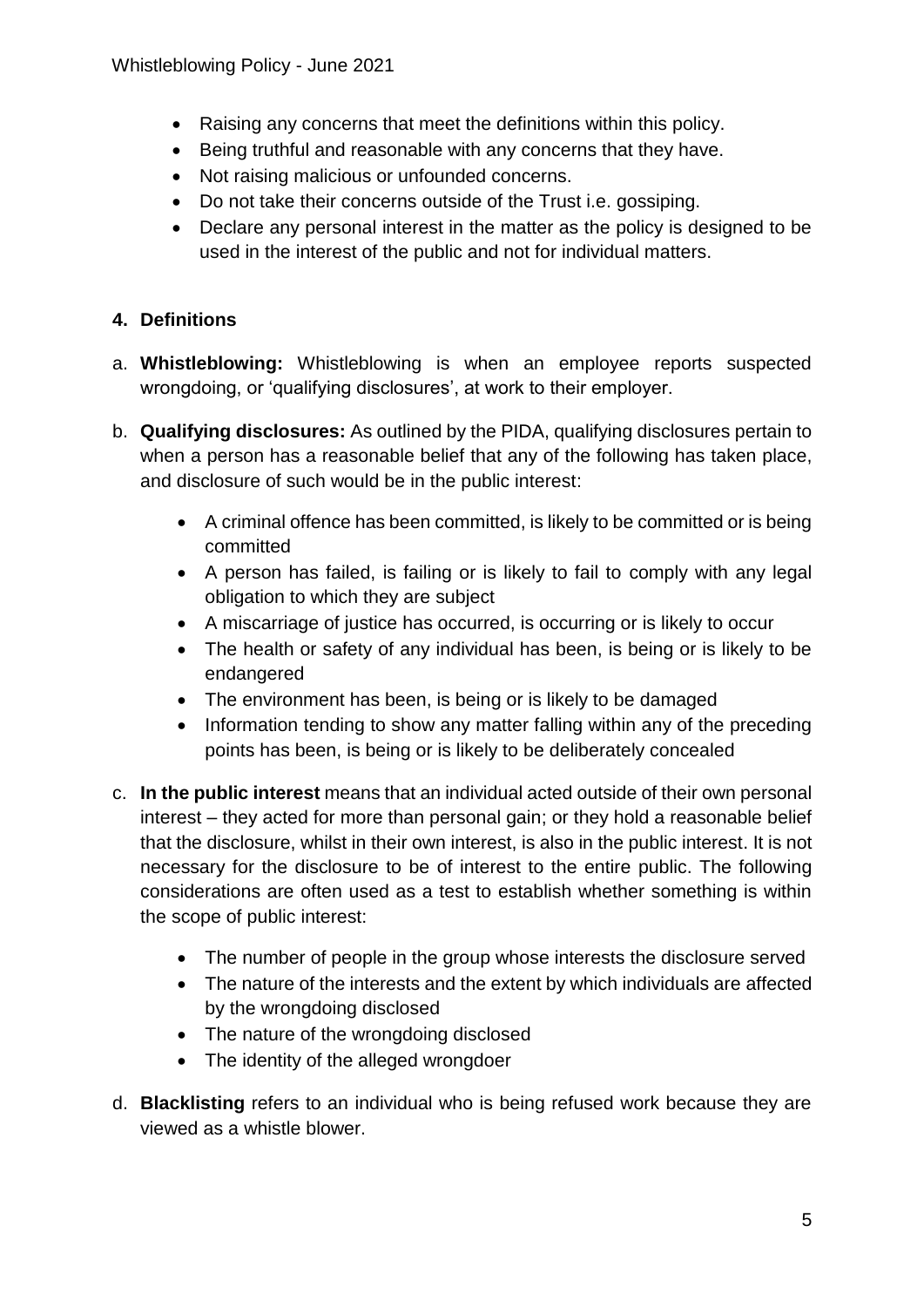e. **Grievances** involve someone filing a complaint because they personally have been mistreated in some way – the person making the complaint will have a direct interest in the outcome. It is important to understand the difference between raising a grievance and blowing the whistle.

## **5. Harassment and victimisation of staff**

- a. The Trust recognises that the decision to report a concern can be a difficult one to take, not least because of the fear of reprisal from those responsible for the malpractice or from the Trust as a whole; however, the Trust will not tolerate any such harassment or victimisation and will take appropriate action to protect staff who raise a concern in good faith.
- b. Staff are protected in law by the PIDA, which gives employees protection from detriment and dismissal where they have made a protected disclosure, providing the legal requirements of the Act are satisfied, e.g. the disclosure was in the public interest; or the whistle-blower has a reasonable belief that the disclosure was in the public interest.
- c. Any member of staff who victimises or harasses or otherwise subjects a whistleblower to a detriment as a result of their having raised a concern in accordance with this policy will be dealt with under the Trust's Disciplinary Policy.

### **6. Procedure**

- a. When raising concerns, individuals will express them in writing to the Head of School/Headteacher for concerns raised at school level/CEO for concerns raised at Trust central team level.
- b. If an individual is raising a concern about the Head of School/Headteacher/CEO, they should express their concerns in writing to the chair of governors/chair of the Trust Board. Where this is the case, the Chair of Governors/Chair of the Trust Board will take on the Head of School/Headteacher/CEO's duties outlined within this Policy.
- c. When individuals raise their concern, they will include the following information as far as possible:
	- The background and history of the concern
	- Any relevant names, dates, and places
	- The reasons for the concern
- d. Individuals who would like to seek professional and confidential advice should contact Protect, a registered charity that advises on whistleblowing queries. Protect can be contacted via www.protect-advice.org.uk, or 020 31172520. The Trust will not have access to any information shared with Protect, so individuals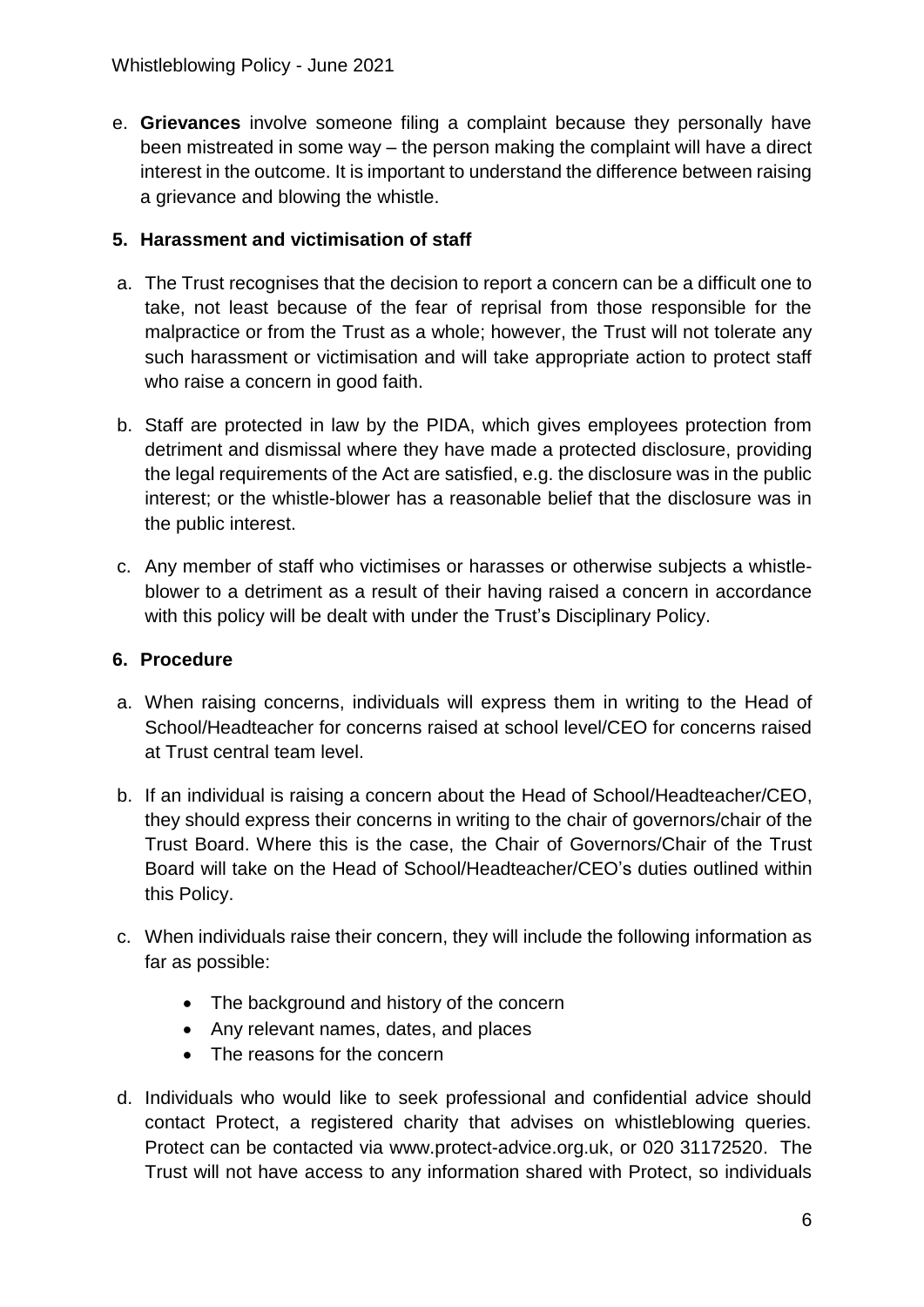would need to raise the concern with the Trust using this policy if they then decided to go on to whistle-blow.

- e. Once an individual has raised a concern, the school or Trust will be responsible for investigating it.
- f. In certain instances, it may be appropriate for the individual to raise the concern with an outside agency, e.g. the police, depending on the severity of the concern. Equally, it may be appropriate for the individual to request that their trade union raises the matter.
- g. If a member of staff feels they should report a concern to the LA, or to the ESFA, they should contact the Local Authority or ESFA directly.
- h. The school, Trust, or appropriate external agency will acknowledge receipt of a disclosure but, unless additional information is required, will not contact, or engage in dialogue with the whistle blower, as this may undermine the legitimacy of the investigation outcome.

## **7. Next steps**

- a. The Head of School/Headteacher/CEO will write to the individual within 10 working days of the initial meeting to confirm that the concern has been received, as well as to indicate proposals for dealing with the matter.
- b. The initial stage will be an interview with the whistle blower, and then an assessment of further action will be discussed. During this initial stage, the Head of School/Headteacher/CEO will establish if:
	- There are grounds for a concern and that it is genuine.
	- The concern was raised in accordance with this policy.
- c. During the initial interview, the Head of School/Headteacher/CEO will request the individual puts their concern in writing, if they have not already done so. The Head of School/Headteacher/CEO will write a summary of the concern if the individual is unable to put it in writing.
- d. The Head of School/Headteacher/CEO will explain the following to anybody raising a concern:
	- How they will communicate with the complainant throughout the process. It should be noted, the need for confidentiality may prevent the school giving the complainant specific details of any necessary investigation or any necessary disciplinary action taken as a result of the concern.
	- That the complainant's identity will be kept confidential from the alleged wrongdoer.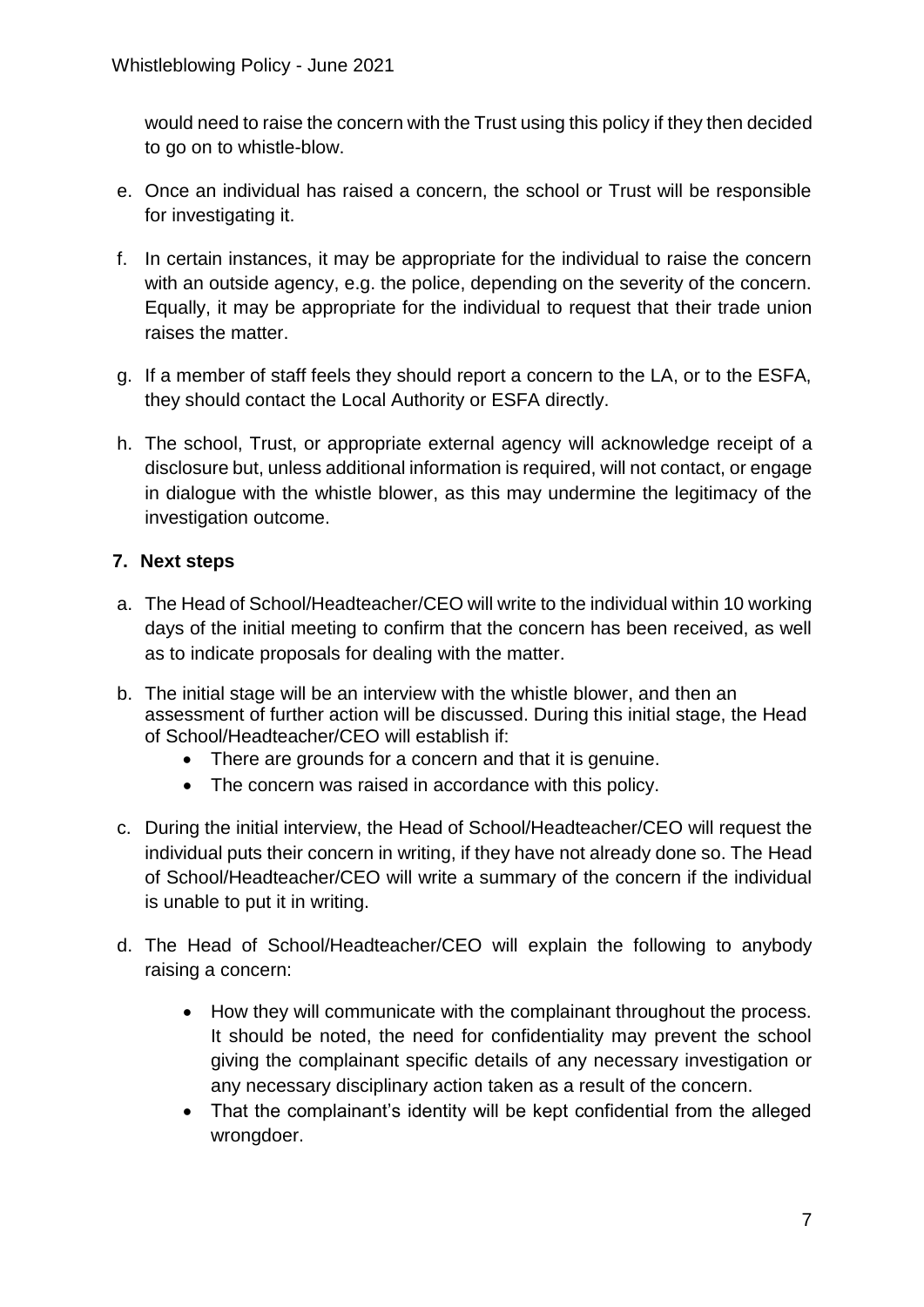- That the Local Governance Committee/Trust Board will take reasonable steps to ensure that a whistle-blower does not suffer a detriment as a result of making a qualifying disclosure.
- That if the concern is genuine, even if the concern is not confirmed, no disciplinary action will be taken against the complainant.
- If clear evidence is uncovered that the complainant's concern is malicious or unfounded, disciplinary action may be brought against them.
- e. If an investigation is carried out, the whistle blower may be informed of the final outcome, but this would depend on the nature of the outcome (e.g. in circumstances of confidentiality of contract, data protection, criminal investigation the whistle-blower will not be informed)
- f. A record will be kept, by the Head of School/Headteacher, of the seriousness of the issues raised and the credibility of the concern. All records will be kept confidential and will be stored in line with the school's Records Management Process, to limit those who need to know. In the event of whistleblowing complaints against the Head of School/Headteacher/Governors, records will be kept by the CEO; in the event of whistleblowing complaints against the CEO, Executive team or Members, records will be kept by the Chair of the Trust Board; and if against the Trustees, the Members will maintain the records
- g. It may be possible for the concern to be resolved by simply agreeing the necessary action or explaining procedures to the alleged wrongdoer; however, depending on the severity and nature of the concern, it may:
	- Be investigated by management, an internal audit or through the disciplinary process.
	- Be referred to the police or an external auditor.
	- Form the subject of an independent inquiry.
- h. If the investigating officer needs to talk to the whistle blower, they are permitted to be accompanied by a trade union representative, a professional association representative, a friend or a fellow member of staff not involved in the area of work that the concern relates to. This person will provide support only and will not be allowed to become involved in the proceedings.
- i. A record will be made of the nature and outcome of the concern. The purpose of this is to ensure that a central record is kept which can be cross-referenced with other complaints to monitor any patterns of concern across the school and to assist in monitoring the procedure.